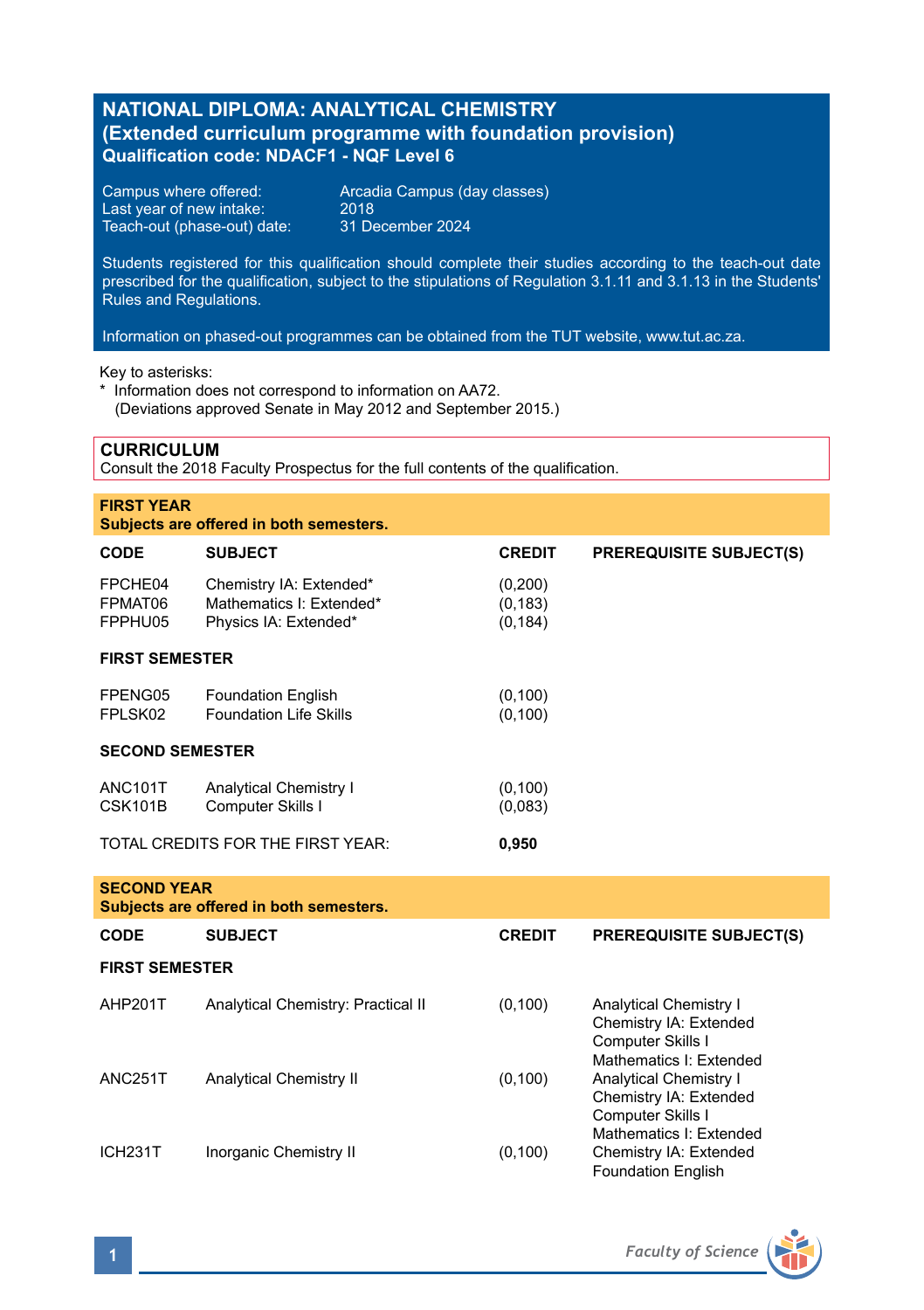| OCH221T                | <b>Organic Chemistry II</b>        | (0, 100) | Chemistry IA: Extended<br><b>Foundation English</b><br>Mathematics I: Extended     |  |
|------------------------|------------------------------------|----------|------------------------------------------------------------------------------------|--|
| <b>PCB221T</b>         | <b>Physical Chemistry II</b>       | (0, 100) | Chemistry IA: Extended<br><b>Foundation English</b>                                |  |
|                        | TOTAL CREDITS FOR THE SEMESTER:    | 0,500    |                                                                                    |  |
| <b>SECOND SEMESTER</b> |                                    |          |                                                                                    |  |
| <b>ENC201T</b>         | <b>Environmental Chemistry II</b>  | (0, 100) | Chemistry IA: Extended<br><b>Foundation Life Skills</b><br>Inorganic Chemistry II  |  |
| ICH321T                | Inorganic Chemistry III            | (0, 100) | Computer Skills I<br><b>Foundation Life Skills</b><br>Inorganic Chemistry II       |  |
| OCH321T                | Organic Chemistry III              | (0,100)  | Computer Skills I<br><b>Foundation Life Skills</b><br>Organic Chemistry II         |  |
| <b>PCB321T</b>         | <b>Physical Chemistry III</b>      | (0, 100) | Computer Skills I<br><b>Foundation Life Skills</b><br><b>Physical Chemistry II</b> |  |
|                        | TOTAL CREDITS FOR THE SEMESTER:    | 0,400    |                                                                                    |  |
|                        | TOTAL CREDITS FOR THE SECOND YEAR: | 0,900    |                                                                                    |  |

| <b>THIRD YEAR</b><br>Subjects are offered in both semesters. |                                     |               |                                                                      |  |
|--------------------------------------------------------------|-------------------------------------|---------------|----------------------------------------------------------------------|--|
| <b>CODE</b>                                                  | <b>SUBJECT</b>                      | <b>CREDIT</b> | <b>PREREQUISITE SUBJECT(S)</b>                                       |  |
| <b>FIRST SEMESTER</b>                                        |                                     |               |                                                                      |  |
| AHP311T                                                      | Analytical Chemistry: Practical III | (0, 150)      | <b>Analytical Chemistry II</b><br>Analytical Chemistry: Practical II |  |
| <b>ANC321T</b>                                               | <b>Analytical Chemistry III</b>     | (0, 100)      | Analytical Chemistry II                                              |  |
| CQA201T                                                      | <b>Chemical Quality Assurance</b>   | (0, 100)      | <b>Analytical Chemistry II</b><br>Analytical Chemistry: Practical II |  |
| <b>SECOND SEMESTER</b>                                       |                                     |               |                                                                      |  |
| One of the following options:                                |                                     |               |                                                                      |  |
| Option 1                                                     |                                     |               |                                                                      |  |
| <b>ENC301T</b>                                               | <b>Environmental Chemistry III</b>  | (0,100)       | <b>Environmental Chemistry II</b>                                    |  |
| EPS <sub>101</sub> B                                         | <b>Entrepreneurial Skills</b>       | (0.100)       | .                                                                    |  |

| <b>IBA201T</b> | <b>Industrial Chemical Analysis</b>                                                                                                                                                  | (0, 100) | Analytical Chemistry I                                                        |
|----------------|--------------------------------------------------------------------------------------------------------------------------------------------------------------------------------------|----------|-------------------------------------------------------------------------------|
| <b>MAT271T</b> | Mathematics II                                                                                                                                                                       | (0, 100) | Mathematics I: Extended                                                       |
| <b>PHU201T</b> | Physics II                                                                                                                                                                           | (0, 100) | Physics IA: Extended                                                          |
| Option 2       |                                                                                                                                                                                      |          |                                                                               |
| EXP1ACH        | Work-Integrated Learning*<br>(this subject and Chemistry Project III may<br>not be taken during the same semester,<br>except with the permission from the Head<br>of the Department) | (0,300)  | <b>Analytical Chemistry III</b><br><b>Analytical Chemistry: Practical III</b> |
|                | TOTAL CREDITS FOR THIRD YEAR (OPTION 1):                                                                                                                                             | 0,850    |                                                                               |

TOTAL CREDITS FOR THIRD YEAR (OPTION 2): **0,650**

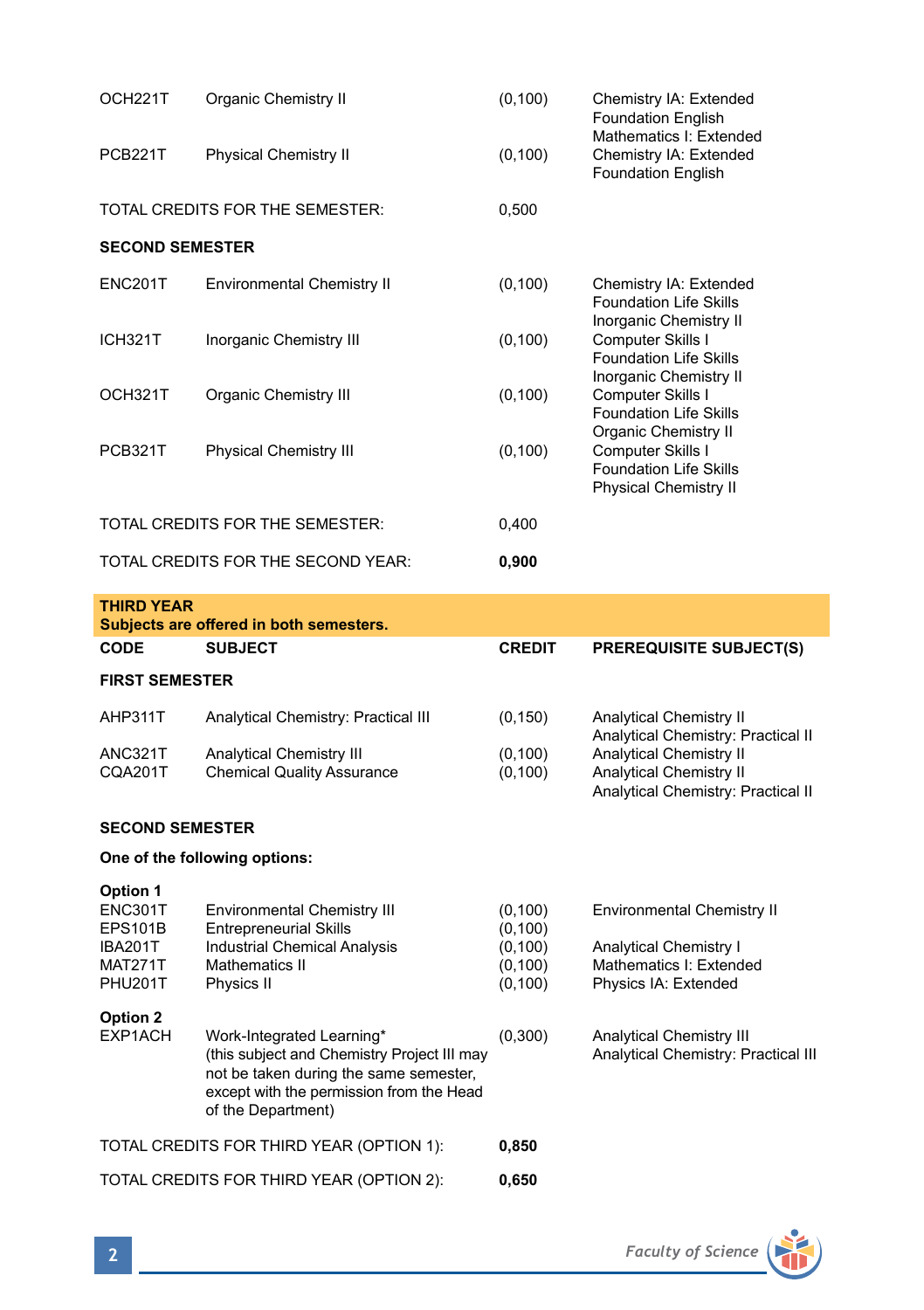| CODE                  | <b>SUBJECT</b>                                                                                                                                                                    | <b>CREDIT</b> | <b>PREREQUISITE SUBJECT(S)</b>                                         |  |
|-----------------------|-----------------------------------------------------------------------------------------------------------------------------------------------------------------------------------|---------------|------------------------------------------------------------------------|--|
| <b>FIRST SEMESTER</b> |                                                                                                                                                                                   |               |                                                                        |  |
|                       | One of the following options:                                                                                                                                                     |               |                                                                        |  |
| Option 1<br>EXP1ACH   | Work-Integrated Learning*<br>(this subject may not be taken with any<br>other subject during the same semester,<br>except with the permission from the Head<br>of the Department) | (0,300)       | <b>Analytical Chemistry III</b><br>Analytical Chemistry: Practical III |  |
| Option 2<br>CPJ311T   | <b>Chemistry Project III</b>                                                                                                                                                      | (0,500)       | <b>Analytical Chemistry III</b><br>Analytical Chemistry: Practical III |  |
|                       | TOTAL CREDITS FOR FOURTH YEAR (OPTION 1):                                                                                                                                         | 0,300         |                                                                        |  |
|                       | TOTAL CREDITS FOR FOURTH YEAR (OPTION 2):                                                                                                                                         | 0,500         |                                                                        |  |
|                       | TOTAL CREDITS FOR THE QUALIFICATION:                                                                                                                                              | 3,000         |                                                                        |  |
|                       |                                                                                                                                                                                   |               |                                                                        |  |

# **SUBJECT INFORMATION (OVERVIEW OF SYLLABUS)**

The syllabus content is subject to change to accommodate industry changes. Please note that a more detailed syllabus is available at the Department or in the study guide that is applicable to a particular subject. At time of publication, the syllabus content was defined as follows:

# **A**

**FOURTH YEAR**

# **ANALYTICAL CHEMISTRY I (ANC101T) 1 X 3-HOUR PAPER**

# *(Subject custodian: Department of Chemistry)*

Laboratory practice and safety in analytical chemistry. Elementary statistics, significant digits. Precision and accuracy. Sampling and sample preparation. Introduction to classical analysis. Writing technical reports. Practical: relevant practical work. (Total tuition time: ±136 hours)

# **ANALYTICAL CHEMISTRY II (ANC251T) 1 X 3-HOUR PAPER**

# *(Subject custodian: Department of Chemistry)*

Gravimetric analysis. Precipitation titrations. Neutralisation titrations. Non-aqueous titrations. Complex formation titrations. Redox titrations. Analytical separations. Refractometry and polarimetry. (Total tuition time: ± 72 hours)

# **ANALYTICAL CHEMISTRY III (ANC321T) 2 X 2-HOUR PAPER**

# *(Subject custodian: Department of Chemistry)*

Atomic spectroscopy: Introduction to X-ray (XAS and XAF), flame atomic absorption (FAAS), flame atomic emission spectrometry (FAES), inductively coupled plasma atomic emission (ICP-AES) and electrical discharge (arc and spark) atomic emission spectrometry. Sources and correcting interferences in AAS. Instrumentation, applications and quantitative analysis using XAS, XAF, AAS and AES. Molecular spectroscopy: Introduction to UV-Vis and IR spectroscopy. Instrumentation, applications and quantitative analysis using UV-Vis spectrophotometry. Chromatography: High-performance liquid chromatography (HPLC) and gas chromatography (GC), instrumentation, migration rates of solutes, zone broadening and column efficiency, optimisation of column performance, applications, qualitative and quantitative analysis. Electroanalysis: Potentiometry, reference electrodes, indicator electrodes, membrane indicator electrodes, applications of potentiometry. (Total tuition time:  $\pm$  120 hours)

# **ANALYTICAL CHEMISTRY: PRACTICAL II (AHP201T) CONTINUOUS ASSESSMENT**

*(Subject custodian: Department of Chemistry)* "Wet" chemical analysis. Basic instrumental analysis. (Total tuition time: ± 96 hours)

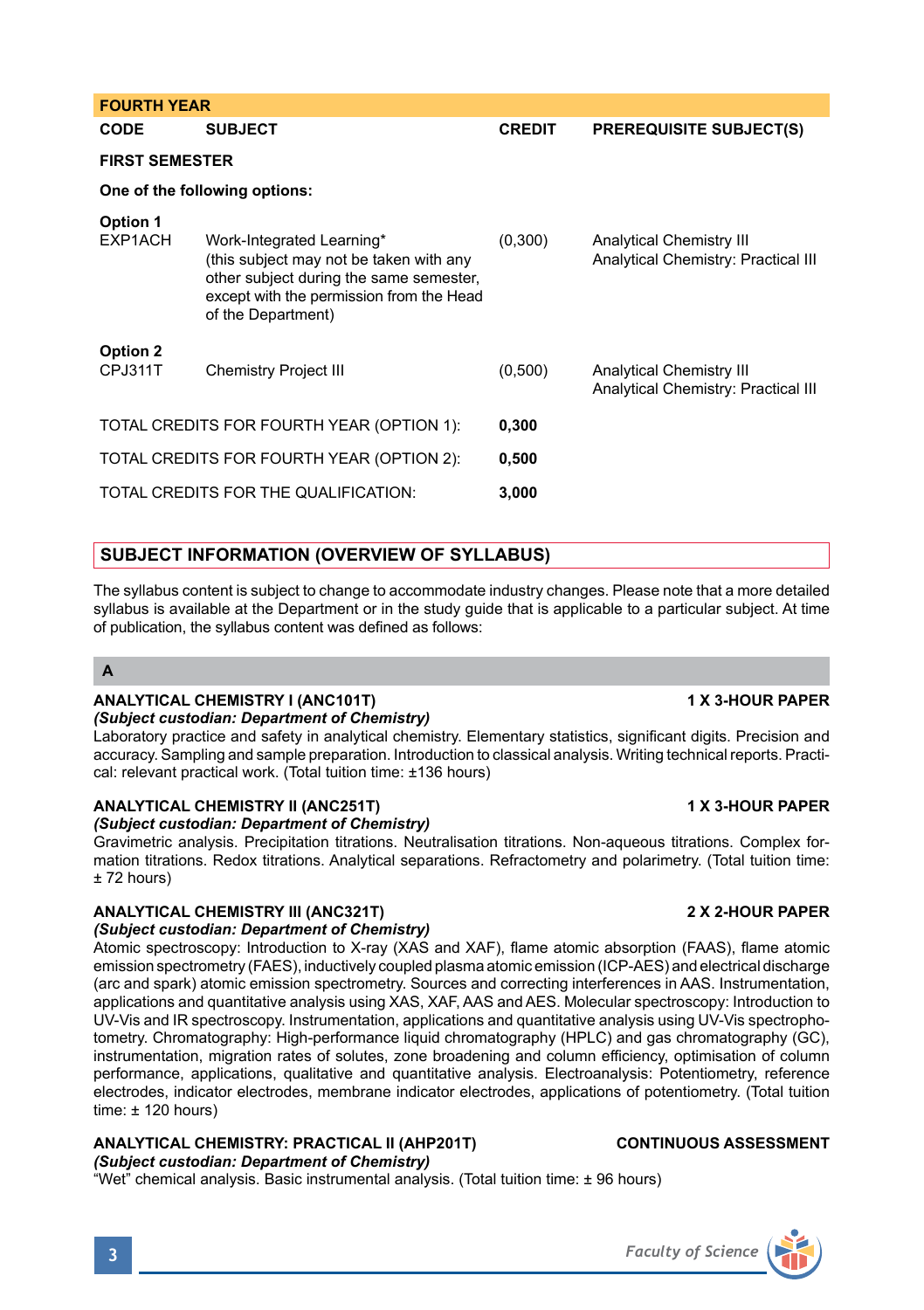# **ANALYTICAL CHEMISTRY: PRACTICAL III (AHP311T) PRACTICAL EXAMINATION**

# *(Subject custodian: Department of Chemistry)*

Practical experiments of potentiometric titrations, pH measurements, gas chromatography, liquid chromatography, flame emission spectrometry, flame atomic absorption spectrometry, UV/VIS and infrared molecular spectroscopy, refractometry and polarometry. (Total tuition time: ± 128 hours)

# **C**

### **CHEMICAL QUALITY ASSURANCE (CQA201T) 1 X 3-HOUR PAPER** *(Subject custodian: Department of Chemistry)*

Collection of data, sampling systems, errors and advanced statistical treatment of data in analytical chemistry, including ANOVA. Optimisation and calibration of analytical instruments. Quality assurance systems, including ISO. Laboratory accreditation. (Total tuition time: ± 48 hours)

### **CHEMISTRY IA: EXTENDED (FPCHE04) 1 X 3-HOUR PAPER** *(Subject custodian: Department of Chemistry)*

Scientific methodology and its use in discovering chemistry. Numbers in chemistry. The use of SI units. Matter. Atomic structure. Compounds in chemistry. The mole concept and chemical calculations. The electronic structure of the atom and electronic configurations within the periodic table. Chemical bonding. The states of matter and the binding forces within matter. Basic concepts of the gas laws. Solutions in chemistry. Acids, bases and salts. Oxidation and reduction and the balancing of equations. Introduction to organic compounds (nomenclature and functional groups). (Total tuition time: ± 192 hours)

# **CHEMISTRY PROJECT III (CPJ311T) CONTINUOUS ASSESSMENT**

### *(Subject custodian: Department of Chemistry)*

Practical experience in experiential techniques in a chemical laboratory. (Total tuition time: Determined per individual - Research)

### **COMPUTER SKILLS I (CSK101B) CONTINUOUS ASSESSMENT**

### *(Subject custodian: End User Computing Unit)*

Students have to acquire theoretical knowledge (computing fundamentals) and practical skills as an enduser in operating systems and MS Office Suite applications (MS Word, MS Excel and MS PowerPoint) on an introductory level. Students will do online and computer based tests. The modules are mapped with SAQA and IC3 Essential Skills for Digital Literacy (international certification). (Total tuition time: ± 40 hours)

## **E**

# **ENTREPRENEURIAL SKILLS (EPS101B) 1 X 3-HOUR PAPER**

### *(Subject custodian: Department of Management and Entrepreneurship)*

Types of businesses. Management functions. Planning, organising, guidance and control. Budgeting. Accounting. Administration. Banking. Personnel management. Customer relations. (Total tuition time: ± 45 hours)

# **ENVIRONMENTAL CHEMISTRY II (ENC201T) 1 X 3-HOUR PAPER**

### *(Subject custodian: Department of Chemistry)*

Chemical fate and transport, industrial ecology, aquatic chemistry, including water analysis, sources of water pollution and water treatment methods. Chemical analysis of water and wastewaters. Toxicological chemistry. Practical: experimental techniques related to the theory. (Total tuition time: ± 96 hours)

# **ENVIRONMENTAL CHEMISTRY III (ENC301T) 1 X 3-HOUR PAPER**

# **(Subject custodian: Department of Chemistry)**

The geosphere and geochemistry: rock cycle, sediment transport and pollution issues relating to the geosphere. Soil chemistry: composition of soil and chemical reactions that may occur in soil. Atmospheric chemistry: atmospheric physical and chemical processes, particularly the photochemical process, as well as various effects from dispersion of pollutants, sampling and analytical methods relating to atmospheric or gaseous samples. Waste: nature and sources of waste, waste minimisation at source, disposal of waste, hazardous waste, nuclear waste and agricultural chemicals. Waste and solids analysis: methods for sampling and analysis of solid environmental samples including wastes. Practical: experimental techniques related to the theory. (Total tuition time: ± 96 hours)

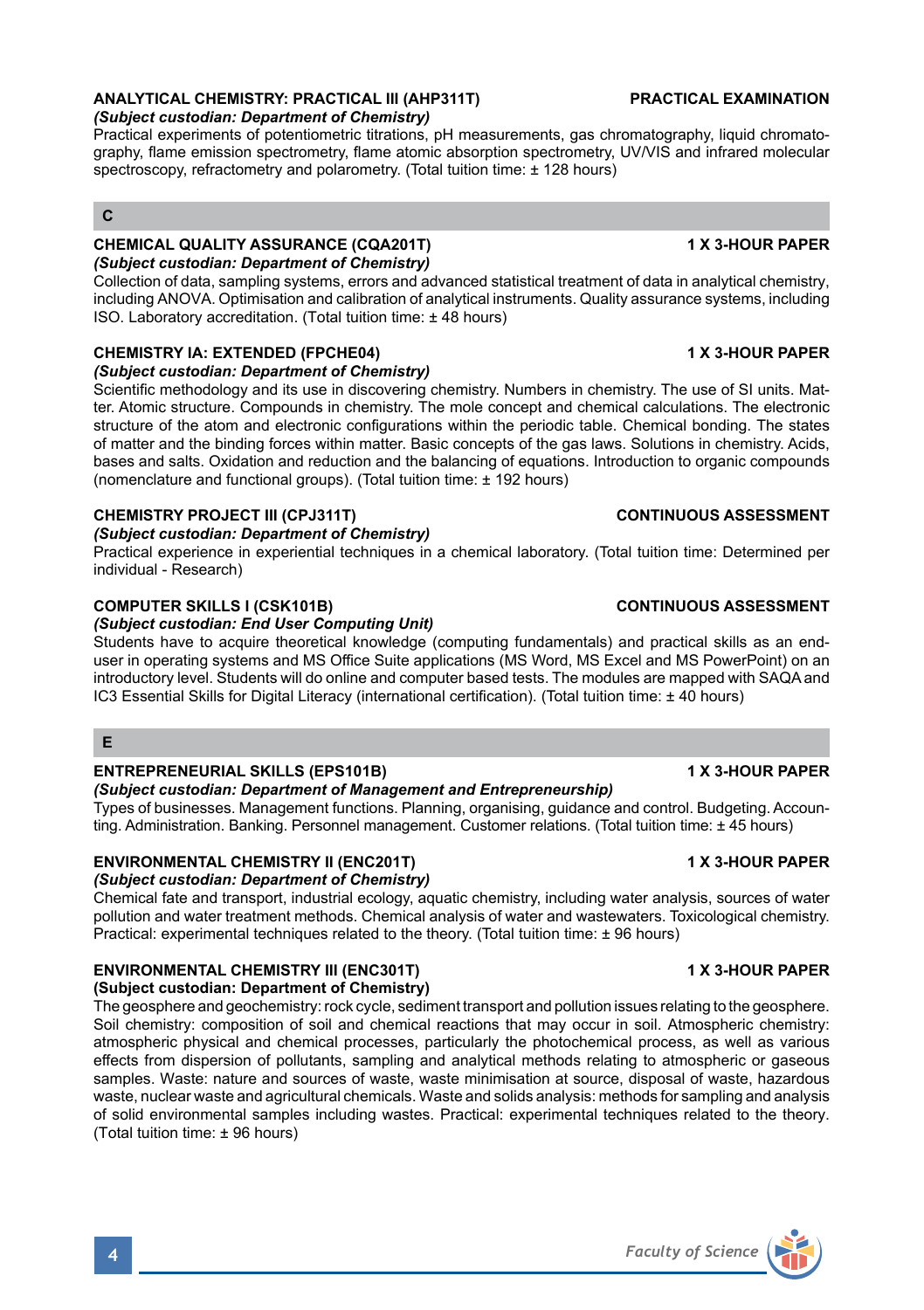# **FOUNDATION ENGLISH (FPENG05) 1 X 3-HOUR PAPER**

### *(Subject custodian: Department of Applied Languages)*

Interpret, relate and reflect on all available and relevant resource material in proper English. Communicate orally in a comprehensible and clear manner in both general and subject-specific communication. Demonstrate intermediate-level of proficiency in written English. (Total tuition time: ± 160 hours)

# **FOUNDATION LIFE SKILLS (FPLSK02) CONTINUOUS ASSESSMENT**

*(Subject custodian: Department of Management and Entrepreneurship)* Campus ethics, learning styles and whole-brain thinking, self-image and assertive behaviour, time management, self-motivation, conflict management, sexuality and relationships, problem-solving skills, managing stress, the multicultural society, techniques for summarising and memorising, how to cope with assessments and assignments, creativity, and many more. The life-skills sessions are participative, with group discussions and personal application to optimise student's learning experience. (Total tuition time: ± 128 hours)

### **I**

# **INDUSTRIAL CHEMICAL ANALYSIS (IBA201T) CONTINUOUS ASSESSMENT**

# *(Subject custodian: Department of Chemistry)*

Any five of the following: chemical analysis in complex matrices, drug analysis in biological fluids, analysis in the brewing industry, air pollution analysis, sealants and adhesives, chemical analysis of animal feed and human food, water, metallurgical, polymer and sugar analyses. (Total tuition time: ± 48 hours)

## **INORGANIC CHEMISTRY II (ICH231T) 1 X 3-HOUR PAPER**

*(Subject custodian: Department of Chemistry)*

Introduction to chemical bonding and an advanced study of ionic bonding. Chemical reactions in aqueous and non-aqueous solutions. Redox chemistry. Interpretation of oxidation state diagrams. Descriptive inorganic chemistry. (Total tuition time: ± 72 hours)

## **INORGANIC CHEMISTRY III (ICH321T) 1 X 3-HOUR PAPER**

# *(Subject custodian: Department of Chemistry)*

Bonding and the structure of molecules. Coordination chemistry. Crystal field theory. Transition elements. The first transition metal series: Sc to Ni. The chemistry of Group IB: Cu, Ag, Au. Group IIB: Zn, Cd, Hg. Practical inorganic chemistry. (Total tuition time: ± 112 hours)

### **M**

# **MATHEMATICS I: EXTENDED (FPMAT06) 1 X 3-HOUR PAPER**

# *(Subject custodian: Department of Mathematics and Statistics)*

Basic mathematics. Differentiation. Integration. Matrices. (Total tuition time: ± 120 hours)

# **MATHEMATICS II (MAT271T) 1 X 3-HOUR PAPER**

# *(Subject custodian: Department of Mathematics and Statistics)*

Differentiation: logarithmic differentiation, implicit functions, the inverse of trigonometric functions, the hyperbolic functions, parametric functions, applications. Partial differentiation: first-order partial derivatives, small incre-ments, rates of change, changing of the variables, errors. Integration: fundamental integration formulae, factor integration, partial fractions, hyperbolic functions, standard forms, applications. First-order differential equations: introduction and definitions, direct integration, separation of variables, exact equations, linear equations, Bernoulli's equation, applications. (Total tuition time: ± 120 hours)

# **O**

# **ORGANIC CHEMISTRY II (OCH221T) 1 X 3-HOUR PAPER**

*(Subject custodian: Department of Chemistry)* Nomenclature and reactions of alkenes and alkynes, introduction to stereochemistry and conformational analysis; benzene and its derivatives, syntheses and reactions of alkyl halides. Syntheses and reactions of alcohols and ethers. Syntheses and reactions of ketones and aldehydes, Syntheses of carboxylic acids and their derivatives. Syntheses and reactions amines. Qualitative experiments in organic chemistry. (Total tuition time: ± 104 hours)

# **5** *Faculty of Science*